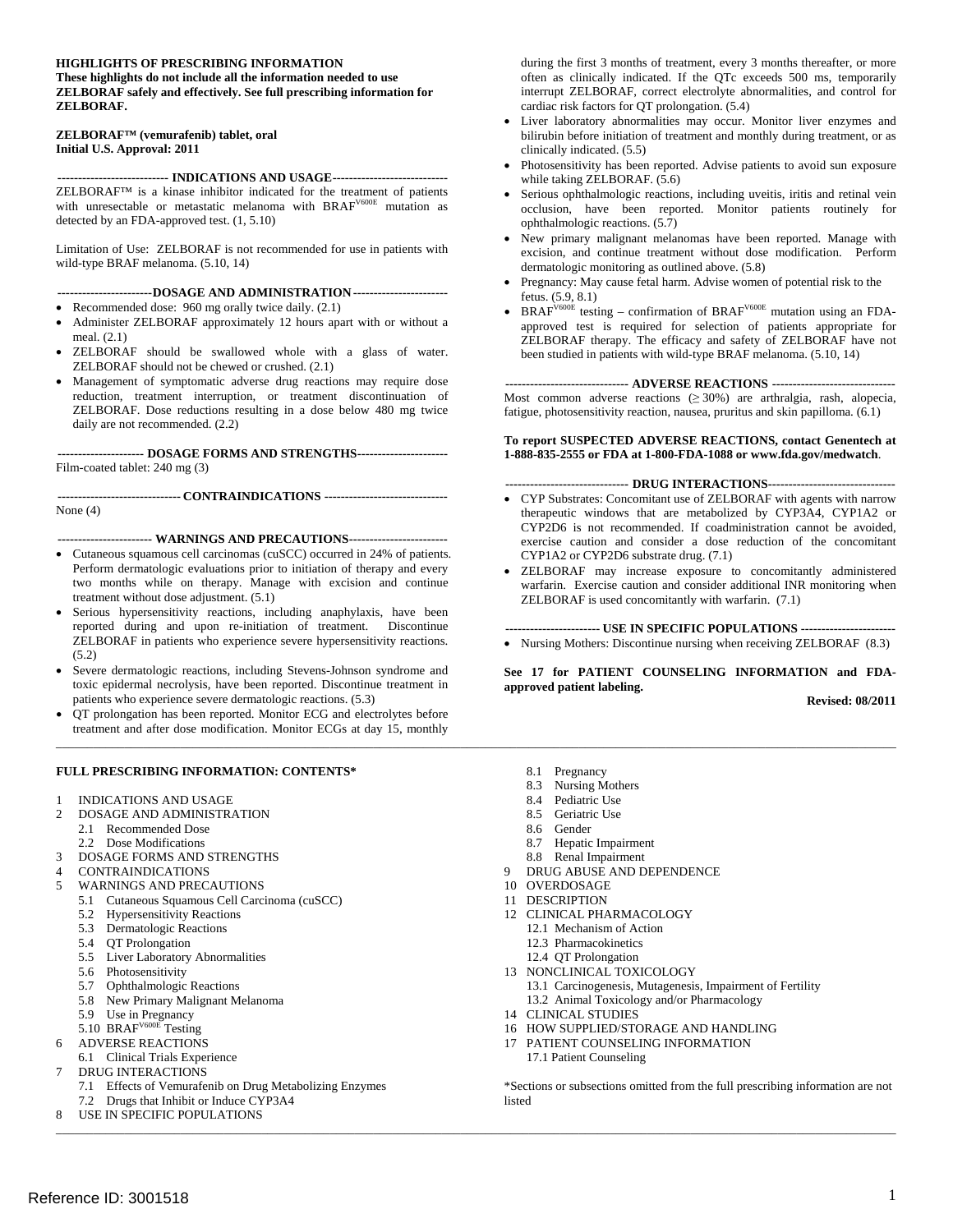## <span id="page-1-0"></span>**FULL PRESCRIBING INFORMATION**

## **1 INDICATIONS AND USAGE**

ZELBORAF™ is indicated for the treatment of patients with unresectable or metastatic melanoma with BRAF<sup>V600E</sup> mutation as detected by an FDA-approved test.

Limitation of Use: ZELBORAF is not recommended for use in patients with wild-type BRAF melanoma.

# **2 DOSAGE AND ADMINISTRATION**

## **2.1 Recommended Dose**

The recommended dose of ZELBORAF is 960 mg (four 240 mg tablets) twice daily. The first dose should be taken in the morning and the second dose should be taken in the evening approximately 12 hours later. Each dose can be taken with or without a meal.

ZELBORAF tablets should be swallowed whole with a glass of water. ZELBORAF tablets should not be chewed or crushed.

#### *Duration of treatment*

It is recommended that patients are treated with ZELBORAF until disease progression or unacceptable toxicity occurs.

#### *Missed doses*

If a dose is missed, it can be taken up to 4 hours prior to the next dose to maintain the twice daily regimen. Both doses should not be taken at the same time.

#### **2.2 Dose Modifications**

Management of symptomatic adverse drug reactions or prolongation of QTc may require dose reduction, treatment interruption, or treatment discontinuation of ZELBORAF [\(Table 1\)](#page-1-1). Dose modifications or interruptions are not recommended for cutaneous squamous cell carcinoma (cuSCC) adverse reactions *[see Warnings and Precautions [\(5.1](#page-1-0)) and Adverse Reactions [\(6.1](#page-3-0))]*. Dose reductions resulting in a dose below 480 mg twice daily are not recommended.

| Grade (CTC-AE)*                  | <b>Recommended ZELBORAF Dose Modification</b>                                  |  |  |  |
|----------------------------------|--------------------------------------------------------------------------------|--|--|--|
| Grade 1 or Grade 2 (tolerable)   | Maintain ZELBORAF at a dose of 960 mg twice daily.                             |  |  |  |
| Grade 2 (Intolerable) or Grade 3 |                                                                                |  |  |  |
| $1st$ Appearance                 | Interrupt treatment until grade $0 - 1$ . Resume dosing at 720 mg twice daily. |  |  |  |
| $2nd$ Appearance                 | Interrupt treatment until grade $0 - 1$ . Resume dosing at 480 mg twice daily. |  |  |  |
| $3rd$ Appearance                 | Discontinue permanently                                                        |  |  |  |
| <b>Grade 4</b>                   |                                                                                |  |  |  |
| $1st$ Appearance                 | Discontinue permanently or interrupt ZELBORAF treatment until grade $0 - 1$ .  |  |  |  |
|                                  | Resume dosing at 480 mg twice daily.                                           |  |  |  |
| Appearance                       | Discontinue permanently                                                        |  |  |  |

#### <span id="page-1-1"></span>**Table 1 Dose Modification Information**

\*The intensity of clinical adverse events graded by the Common Terminology Criteria for Adverse Events v4.0 (CTC-AE)

## **3 DOSAGE FORMS AND STRENGTHS**

Film-coated tablet: 240 mg

#### **4 CONTRAINDICATIONS**

None

## **5 WARNINGS AND PRECAUTIONS**

## **5.1 Cutaneous Squamous Cell Carcinoma (cuSCC)**

Cases of cuSCC, including both SCCs of the skin and keratoacanthomas, have been reported in patients treated with ZELBORAF *[see Adverse Reactions [\(6.1](#page-3-0))]*. The incidence of cuSCC in ZELBORAF-treated patients in Trial 1 was 24%. CuSCC usually occurred early in the course of treatment with a median time to the first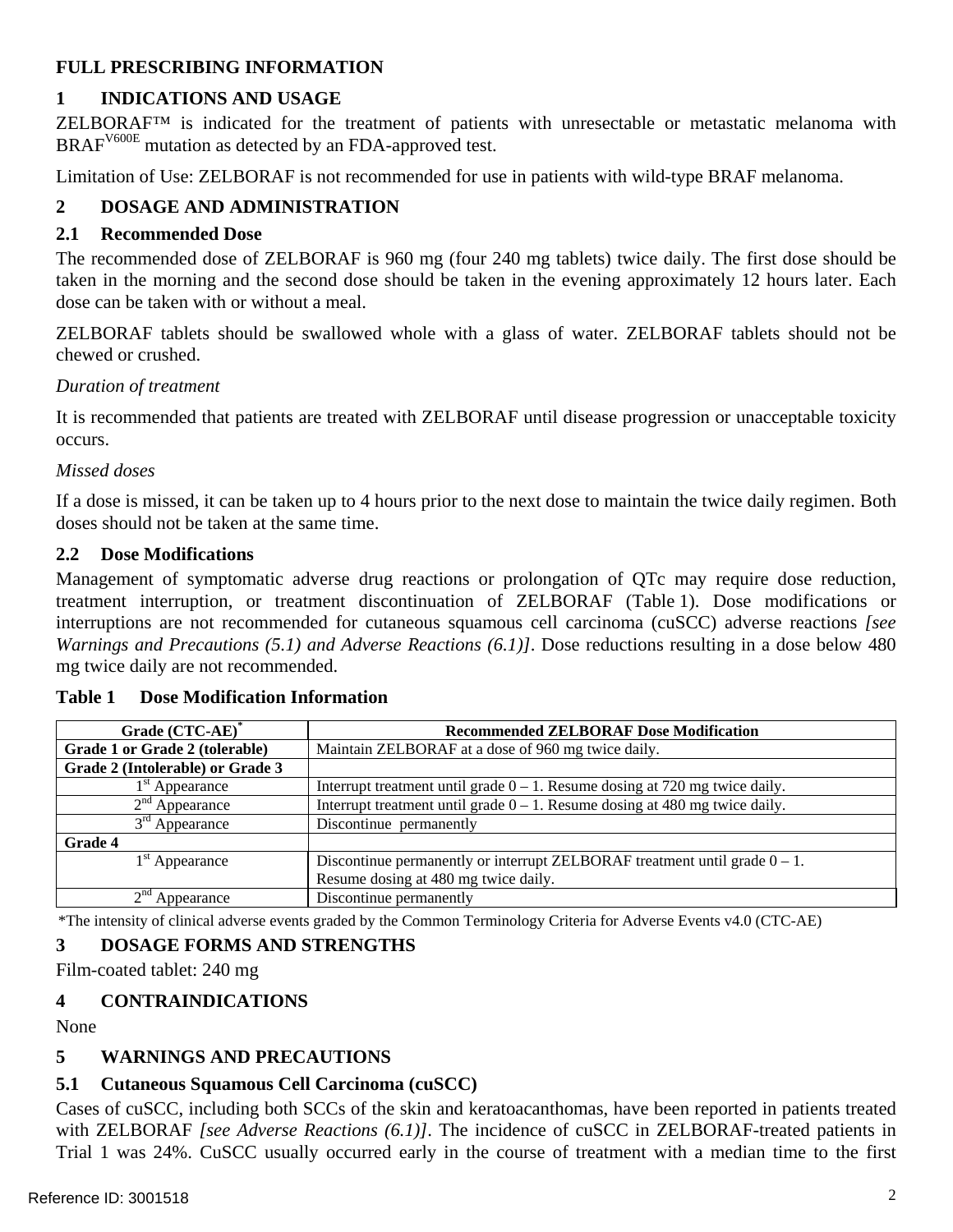<span id="page-2-0"></span>appearance of 7 to 8 weeks. Of the patients who experienced cuSCC, approximately 33% experienced  $>1$ occurrence with median time between occurrences of 6 weeks. Potential risk factors associated with cuSCC in ZELBORAF clinical studies included age  $(≥ 65 \text{ years})$ , prior skin cancer, and chronic sun exposure. In the clinical trials, cases of cuSCC were managed with excision, and patients were able to continue treatment without dose adjustment.

It is recommended that all patients receive a dermatologic evaluation prior to initiation of therapy and every two months while on therapy. Any suspicious skin lesions should be excised, sent for dermatopathologic evaluation and treated as per standard of care. Monitoring should be considered for 6 months following discontinuation of ZELBORAF.

## **5.2 Hypersensitivity Reactions**

Serious hypersensitivity reactions, including anaphylaxis, have been reported in association with ZELBORAF and upon re-initiation of treatment. Severe hypersensitivity reactions included generalized rash and erythema or hypotension. In patients who experience a severe hypersensitivity reaction, ZELBORAF treatment should be permanently discontinued.

#### **5.3 Dermatologic Reactions**

Severe dermatologic reactions have been reported in patients receiving ZELBORAF, including one case of Stevens-Johnson syndrome and one case of toxic epidermal necrolysis in Trial 1. In patients who experience a severe dermatologic reaction, ZELBORAF treatment should be permanently discontinued.

## **5.4 QT Prolongation**

Exposure-dependent QT prolongation was observed in an uncontrolled, open-label Phase 2 QT sub-study in previously treated patients with BRAFV600E mutation-positive metastatic melanoma *[see Clinical Pharmacology ([12.3](#page-10-0))]*. QT prolongation may lead to an increased risk of ventricular arrhythmias, including Torsade de Pointes. Treatment with ZELBORAF is not recommended in patients with uncorrectable electrolyte abnormalities, long QT syndrome, or who are taking medicinal products known to prolong the QT interval.

ECG and electrolytes, including potassium, magnesium, and calcium, should be monitored before treatment with ZELBORAF and after dose modification. Monitoring of ECGs should occur 15 days after treatment initiation and then monthly during the first 3 months of treatment, followed by every 3 months thereafter or more often as clinically indicated. Initiation of treatment with ZELBORAF is not recommended in patients with QTc > 500 ms. If during treatment the QTc exceeds 500 ms (CTC-AE  $\geq$  Grade 3), ZELBORAF treatment should be temporarily interrupted, electrolyte abnormalities should be corrected, and cardiac risk factors for QT prolongation (e.g., congestive heart failure, bradyarrhythmias) should be controlled. Re-initiation of treatment should occur at a lower dose once the QTc decreases below 500 ms *[see Dosage and Administration [\(2.2](#page-1-0))]*. Permanent discontinuation of ZELBORAF treatment is recommended if after correction of associated risk factors, the QTc increase meets values of both > 500 ms and > 60 ms change from pre-treatment values.

#### **5.5 Liver Laboratory Abnormalities**

Liver laboratory abnormalities have occurred with ZELBORAF ([Table 3\)](#page-6-1) *[see Adverse Reactions ([6.1\)](#page-3-0)]*. Liver enzymes (transaminases and alkaline phosphatase) and bilirubin should be monitored before initiation of treatment and monthly during treatment, or as clinically indicated. Laboratory abnormalities should be managed with dose reduction, treatment interruption, or treatment discontinuation *[see Dosage and Administration ([2.2\)](#page-1-0)]*.

#### **5.6 Photosensitivity**

Mild to severe photosensitivity was reported in patients treated with ZELBORAF in clinical trials *[see Adverse Reactions ([6.1\)](#page-3-0)]*. All patients should be advised to avoid sun exposure while taking ZELBORAF. While taking the drug, patients should be advised to wear protective clothing and use a broad spectrum UVA/UVB sunscreen and lip balm (SPF  $\geq$  30) when outdoors to help protect against sunburn.

For intolerable grade 2 (tender erythema covering 10 - 30% body surface area) or greater photosensitivity, dose modifications are recommended *[see Dosage and Administration [\(2.2](#page-1-0))]*.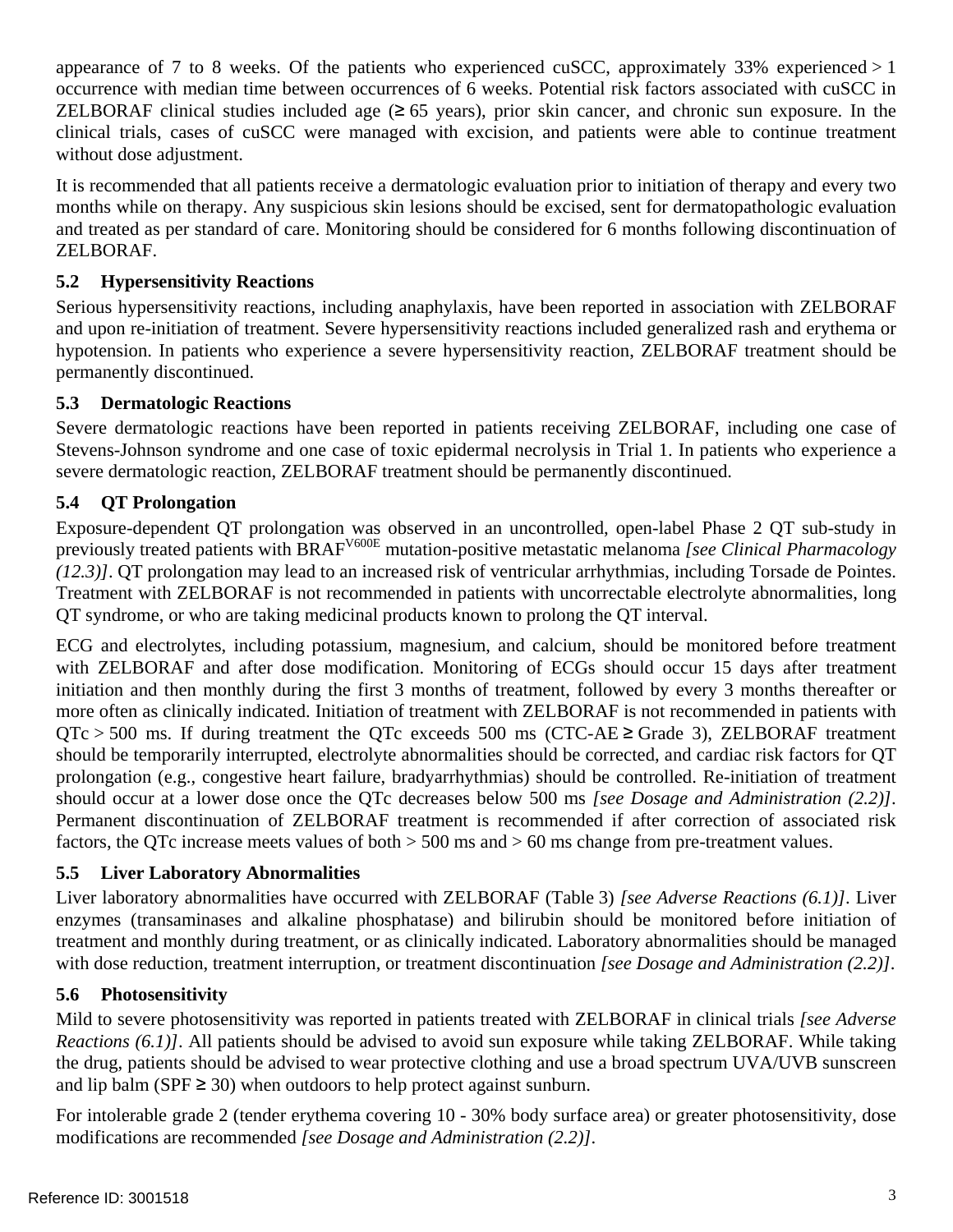## <span id="page-3-0"></span>**5.7 Ophthalmologic Reactions**

In Trial 1, five cases of uveitis have been reported in patients treated with ZELBORAF. Treatment with steroid and mydriatic ophthalmic drops may be required to manage uveitis. Patients should be routinely monitored for signs and symptoms of uveitis. Additionally, there were five patients with blurry vision, five patients with iritis and six patients with photophobia. There was one case of retinal vein occlusion in Trial 2.

## **5.8 New Primary Malignant Melanoma**

There were eight skin lesions in seven patients reported as new primary malignant melanoma in Trial 1. Cases were managed with excision, and patients continued treatment without dose adjustment. Monitoring for skin lesions should occur as outlined above *[see Warnings and Precautions ([5.1\)](#page-1-0)]*.

## **5.9 Use in Pregnancy**

## **Pregnancy Category D**

ZELBORAF may cause fetal harm when administered to a pregnant woman based on its mechanism of action. There are no adequate and well-controlled studies in pregnant women. If this drug is used during pregnancy or if the patient becomes pregnant while taking this drug, the patient should be apprised of the potential hazard to a fetus *[see Use in Specific Populations [\(8.1](#page-6-0))]*.

# **5.10 BRAFV600E Testing**

Confirmation of BRAFV600E mutation-positive melanoma as detected by an FDA-approved test is required for selection of patients for ZELBORAF therapy because these are the only patients studied and for whom benefit has been shown. For patients in ZELBORAF clinical studies, including Trial 1 and Trial 2, all enrolled patients tested positive when their tumor tissue was assessed with the cobas® 4800 BRAF V600 Mutation Test *[see Clinical Studies ([14\)](#page-10-0)]*. This test is designed to detect BRAF<sup>V600E</sup> mutations in DNA isolated from formalinfixed, paraffin-embedded human melanoma tissue. The safety and efficacy of ZELBORAF have not been evaluated in patients whose melanoma tested negative by the cobas<sup>®</sup> 4800 BRAF V600 Mutation Test. Refer to the package inserts of FDA approved test kits, for detailed information.

## **6 ADVERSE REACTIONS**

The following adverse reactions are discussed in greater detail in another section of the label:

- Cutaneous Squamous Cell Carcinoma *[see Warnings and Precautions ([5.1\)](#page-1-0)]*
- Hypersensitivity Reactions *[see Warnings and Precautions ([5.2\)](#page-2-0)]*
- Dermatologic Reactions *[see Warnings and Precautions ([5.3\)](#page-2-0)]*
- QT Prolongation *[see Warnings and Precautions [\(5.4](#page-2-0))]*
- Liver Laboratory Abnormalities *[see Warnings and Precautions [\(5.5](#page-2-0))]*
- Photosensitivity *[see Warnings and Precautions ([5.6\)](#page-2-0)]*
- Ophthalmologic Reactions *[see Warnings and Precautions ([5.7\)](#page-3-0)]*
- New Primary Malignant Melanoma *[see Warnings and Precautions [\(5.8](#page-3-0))]*

## **6.1 Clinical Trials Experience**

Because clinical studies are conducted under widely varying conditions, adverse reaction rates observed in the clinical studies of a drug cannot be directly compared to rates in the clinical studies of another drug and may not predict the rates observed in a broader patient population in clinical practice.

The adverse drug reactions (ADRs) described in this section were identified from Trial 1 and Trial 2 *[see Clinical Studies ([14\)](#page-10-0)]*. In Trial 1, treatment naive patients with unresectable or metastatic melanoma (n=675) were allocated to ZELBORAF 960 mg orally twice daily or to dacarbazine 1000 mg/m<sup>2</sup> intravenously every 3 weeks. In Trial 2, (n=132) patients with metastatic melanoma and failure of at least one prior systemic therapy received treatment with ZELBORAF 960 mg orally twice daily. Adverse reactions reported in at least 10% of patients treated with ZELBORAF are presented in [Table 2.](#page-4-0) The most common adverse reactions of any grade  $(\geq$ 30% in either study) reported in ZELBORAF-treated patients were arthralgia, rash, alopecia, fatigue,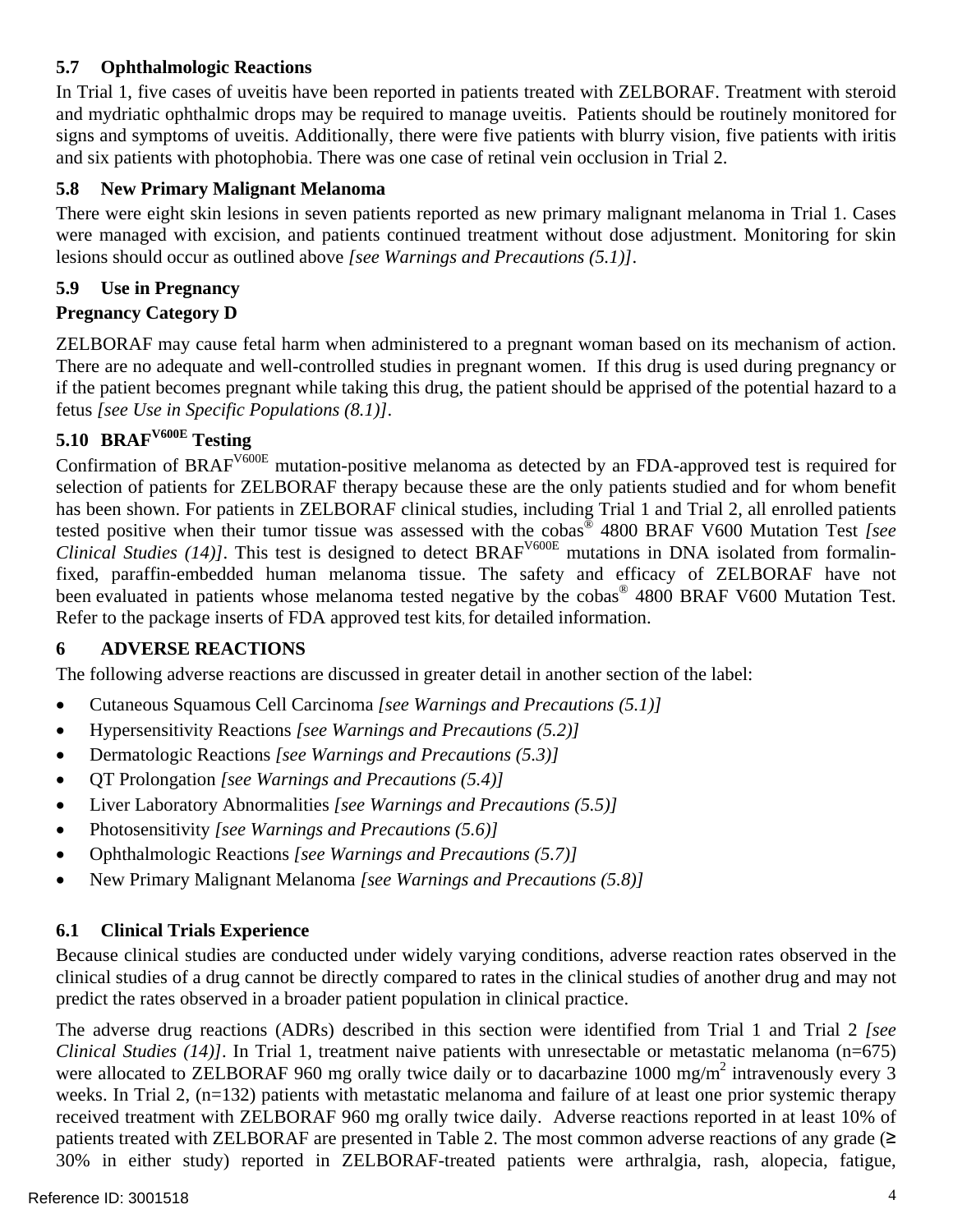photosensitivity reaction, nausea, pruritus and skin papilloma. The most common (≥ 5%) Grade 3 adverse reactions were cuSCC and rash. The incidence of Grade 4 adverse reactions was ≤ 4% in both studies.

The incidence of adverse events resulting in permanent discontinuation of study medication in Trial 1 was 7% for the ZELBORAF arm and 4% for the dacarbazine arm. In Trial 2, the incidence of adverse events resulting in permanent discontinuation of study medication was 3% in ZELBORAF-treated patients. The median duration of study treatment was 4.2 months for ZELBORAF and 0.8 months for dacarbazine in Trial 1, and 5.7 months for ZELBORAF in Trial 2.

<span id="page-4-0"></span>

|                              | <b>Trial 1: Treatment Naive Patients</b> |                          |                          |                          | <b>Trial 2: Patients with Failure</b><br>of at Least One Prior Systemic |                          |                |                          |         |
|------------------------------|------------------------------------------|--------------------------|--------------------------|--------------------------|-------------------------------------------------------------------------|--------------------------|----------------|--------------------------|---------|
|                              |                                          |                          |                          | <b>Therapy</b>           |                                                                         |                          |                |                          |         |
|                              | <b>ZELBORAF</b>                          |                          | <b>Dacarbazine</b>       |                          |                                                                         | <b>ZELBORAF</b>          |                |                          |         |
|                              |                                          | $n = 336$                |                          |                          | $n = 287$                                                               |                          |                | $n = 132$                |         |
| <b>ADRs</b>                  | All                                      | Grade 3                  | Grade 4                  | $\mathbf{All}$           | Grade 3                                                                 | Grade 4                  | All            | Grade 3                  | Grade 4 |
|                              | <b>Grades</b>                            | (%)                      | (%)                      | <b>Grades</b>            | (%)                                                                     | (%)                      | <b>Grades</b>  | (%)                      | (%)     |
|                              | (%)                                      |                          |                          | (%)                      |                                                                         |                          | (%)            |                          |         |
| <b>Skin and subcutaneous</b> |                                          |                          |                          |                          |                                                                         |                          |                |                          |         |
| tissue disorders             |                                          |                          |                          |                          |                                                                         |                          |                |                          |         |
| Rash                         | 37                                       | $8\,$                    |                          | 2                        |                                                                         | $\overline{\phantom{a}}$ | 52             | 7                        |         |
| Photosensitivity reaction    | 33                                       | 3                        |                          | $\overline{\mathcal{L}}$ |                                                                         |                          | 49             | 3                        |         |
| Alopecia                     | 45                                       | <1                       |                          | $\overline{c}$           |                                                                         |                          | 36             |                          |         |
| Pruritus                     | 23                                       | 1                        |                          | $\mathbf{1}$             |                                                                         |                          | 30             | $\overline{c}$           |         |
| Hyperkeratosis               | 24                                       | 1                        |                          | $\leq$ 1                 |                                                                         |                          | 28             |                          |         |
| Rash maculo-papular          | 9                                        | $\overline{2}$           |                          | $\leq$ 1                 |                                                                         |                          | 21             | 6                        |         |
| Actinic keratosis            | 8                                        | L.                       | $\overline{a}$           | 3                        |                                                                         | $\overline{\phantom{a}}$ | 17             |                          |         |
| Dry skin                     | 19                                       |                          |                          | $\mathbf{1}$             |                                                                         | $\sim$                   | 16             |                          |         |
| Rash papular                 | 5                                        | <1                       |                          |                          |                                                                         | $\overline{\phantom{a}}$ | 13             |                          |         |
| Erythema                     | 14                                       | $\blacksquare$           |                          | $\overline{c}$           |                                                                         |                          | 8              |                          |         |
| Musculoskeletal and          |                                          |                          |                          |                          |                                                                         |                          |                |                          |         |
| connective tissue            |                                          |                          |                          |                          |                                                                         |                          |                |                          |         |
| disorders                    |                                          |                          |                          |                          |                                                                         |                          |                |                          |         |
| Arthralgia                   | 53                                       | 4                        |                          | 3                        | $\leq$ 1                                                                |                          | 67             | 8                        |         |
| Myalgia                      | 13                                       | $\leq$ 1                 |                          | 1                        | $\blacksquare$                                                          |                          | 24             | $\leq$ 1                 |         |
| Pain in extremity            | 18                                       | $\leq$ 1                 |                          | 6                        | $\overline{2}$                                                          |                          | 9              | $\overline{\phantom{a}}$ |         |
| Musculoskeletal pain         | 8                                        | $\blacksquare$           |                          | $\overline{4}$           | $\leq$ 1                                                                |                          | 11             | $\overline{\phantom{a}}$ |         |
| Back pain                    | 8                                        | $\leq$ 1                 |                          | 5                        | <1                                                                      |                          | 11             | $\leq$ 1                 |         |
| <b>General disorders and</b> |                                          |                          |                          |                          |                                                                         |                          |                |                          |         |
| administration site          |                                          |                          |                          |                          |                                                                         |                          |                |                          |         |
| conditions                   |                                          |                          |                          |                          |                                                                         |                          |                |                          |         |
| Fatigue                      | 38                                       | $\overline{c}$           |                          | 33                       | $\overline{c}$                                                          |                          | 54             | $\overline{4}$           |         |
| Edema peripheral             | 17                                       | $\leq$ 1                 |                          | 5                        | $\mathbf{r}$                                                            |                          | 23             |                          |         |
| Pyrexia                      | 19                                       | $\leq$ 1                 |                          | 9                        | $\leq$ 1                                                                | $\overline{\phantom{a}}$ | 17             | $\mathfrak{2}$           |         |
| Asthenia                     | 11                                       | <1                       | $\sim$                   | 9                        | <1                                                                      | $\sim$                   | $\overline{2}$ | $\blacksquare$           | ÷.      |
| <b>Gastrointestinal</b>      |                                          |                          |                          |                          |                                                                         |                          |                |                          |         |
| disorders                    |                                          |                          |                          |                          |                                                                         |                          |                |                          |         |
| Nausea                       | 35                                       | $\overline{2}$           |                          | 43                       | 2                                                                       |                          | 37             | $\mathfrak{2}$           |         |
| Diarrhea                     | 28                                       | $\leq$ 1                 |                          | 13                       | $\leq$ 1                                                                |                          | 29             | $\leq$ 1                 |         |
| Vomiting                     | 18                                       | $\mathbf{1}$             |                          | 26                       | $\mathbf{1}$                                                            | $\overline{\phantom{a}}$ | 26             | $\sqrt{2}$               |         |
| Constipation                 | 12                                       | $<1\,$                   | $\overline{\phantom{a}}$ | 24                       |                                                                         | $\overline{\phantom{a}}$ | 16             | $\overline{\phantom{a}}$ |         |
| Nervous system               |                                          |                          |                          |                          |                                                                         |                          |                |                          |         |
| disorders                    |                                          |                          |                          |                          |                                                                         |                          |                |                          |         |
| Headache                     | 23                                       | ${<}1\,$                 |                          | 10                       |                                                                         |                          | $27\,$         |                          |         |
| Dysgeusia                    | 14                                       | $\overline{\phantom{a}}$ |                          | 3                        |                                                                         |                          | $11\,$         |                          |         |
| Neoplasms benign,            |                                          |                          |                          |                          |                                                                         |                          |                |                          |         |
| malignant and                |                                          |                          |                          |                          |                                                                         |                          |                |                          |         |
| unspecified (includes        |                                          |                          |                          |                          |                                                                         |                          |                |                          |         |
| cysts and polyps)            |                                          |                          |                          |                          |                                                                         |                          |                |                          |         |
| Skin papilloma               | 21<br>24                                 | $<1\,$<br>22             |                          |                          | ${<}1$                                                                  |                          | 30             | 24                       |         |
| Cutaneous $SCC^{\dagger\#}$  |                                          |                          |                          | ${<}1$                   |                                                                         |                          | 24             |                          |         |

**Table 2 Adverse Reactions Reported in ≥ 10% of Patients Treated with ZELBORAF\***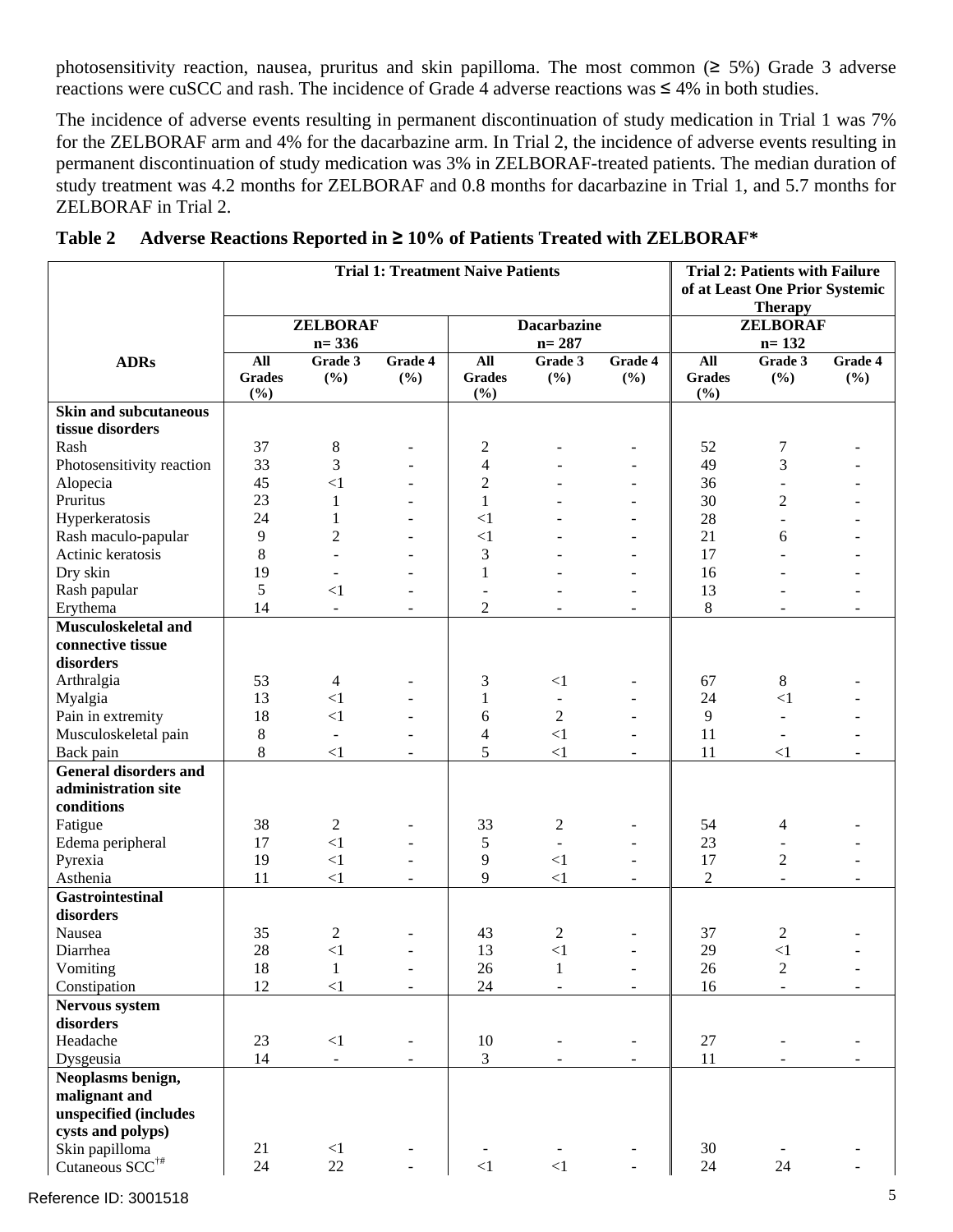|                              | <b>Trial 1: Treatment Naive Patients</b> |           |          |                    | <b>Trial 2: Patients with Failure</b><br>of at Least One Prior Systemic<br><b>Therapy</b> |                |                 |                          |         |
|------------------------------|------------------------------------------|-----------|----------|--------------------|-------------------------------------------------------------------------------------------|----------------|-----------------|--------------------------|---------|
|                              | <b>ZELBORAF</b>                          |           |          | <b>Dacarbazine</b> |                                                                                           |                | <b>ZELBORAF</b> |                          |         |
|                              |                                          | $n = 336$ |          |                    | $n = 287$                                                                                 |                |                 | $n = 132$                |         |
| <b>ADRs</b>                  | All                                      | Grade 3   | Grade 4  | All                | Grade 3                                                                                   | Grade 4        | All             | Grade 3                  | Grade 4 |
|                              | <b>Grades</b>                            | (%)       | (%)      | <b>Grades</b>      | (%)                                                                                       | (%)            | <b>Grades</b>   | (%)                      | $(\%)$  |
|                              | (%)                                      |           |          | $(\%)$             |                                                                                           |                | (%)             |                          |         |
| Seborrheic keratosis         | 10                                       | $\leq$ 1  | ٠        | 1                  | $\overline{a}$                                                                            | $\overline{a}$ | 14              | $\overline{\phantom{a}}$ |         |
| <b>Investigations</b>        |                                          |           |          |                    |                                                                                           |                |                 |                          |         |
| Gamma-                       | 5                                        | 3         | $\leq$ 1 | 1                  |                                                                                           |                | 15              | 6                        | 4       |
| glutamyltransferase          |                                          |           |          |                    |                                                                                           |                |                 |                          |         |
| increased                    |                                          |           |          |                    |                                                                                           |                |                 |                          |         |
| <b>Metabolism and</b>        |                                          |           |          |                    |                                                                                           |                |                 |                          |         |
| nutrition disorders          |                                          |           |          |                    |                                                                                           |                |                 |                          |         |
| Decreased appetite           | 18                                       |           |          | 8                  | $\leq$ 1                                                                                  |                | 21              |                          |         |
| <b>Respiratory, thoracic</b> |                                          |           |          |                    |                                                                                           |                |                 |                          |         |
| and mediastinal              |                                          |           |          |                    |                                                                                           |                |                 |                          |         |
| disorders                    |                                          |           |          |                    |                                                                                           |                |                 |                          |         |
| Cough                        | 8                                        |           |          | 7                  |                                                                                           |                | 12              |                          |         |
| Injury, poisoning and        |                                          |           |          |                    |                                                                                           |                |                 |                          |         |
| procedural                   |                                          |           |          |                    |                                                                                           |                |                 |                          |         |
| complications                |                                          |           |          |                    |                                                                                           |                |                 |                          |         |
| Sunburn                      | 10                                       |           |          |                    |                                                                                           |                | 14              |                          |         |

 *\** Adverse drug reactions, reported using MedDRA and graded using NCI-CTC-AE v 4.0 (NCI common toxicity criteria) for assessment of toxicity.

<sup>†</sup> Includes both squamous cell carcinoma of the skin and keratoacanthoma.<br><sup>#</sup> All cases of cutaneous squamous cell carcinoma were to be reported as Grade 3 per instructions to study investigators and no dose modification or interruption was required.

Clinically relevant adverse events reported in < 10% of patients treated with ZELBORAF in the Phase 2 and Phase 3 studies include:

*Skin and subcutaneous tissue disorders:* palmar-plantar erythrodysaesthesia syndrome, keratosis pilaris, erythema nodosum, Stevens-Johnson syndrome

*Musculoskeletal and connective tissue disorders:* arthritis

*Nervous system disorders:* dizziness, neuropathy peripheral, VII<sup>th</sup> nerve paralysis

*Neoplasms benign, malignant and unspecified (includes cysts and polyps):* basal cell carcinoma

*Infections and infestations:* folliculitis

*Investigations:* weight decreased

*Eye disorders:* retinal vein occlusion, uveitis

*Vascular disorders:* vasculitis

*Cardiac disorders:* atrial fibrillation

[Table 3](#page-6-1) shows the incidence of worsening liver laboratory abnormalities in Trial 1 summarized as the proportion of patients who experienced a shift from baseline to Grade 3 or 4.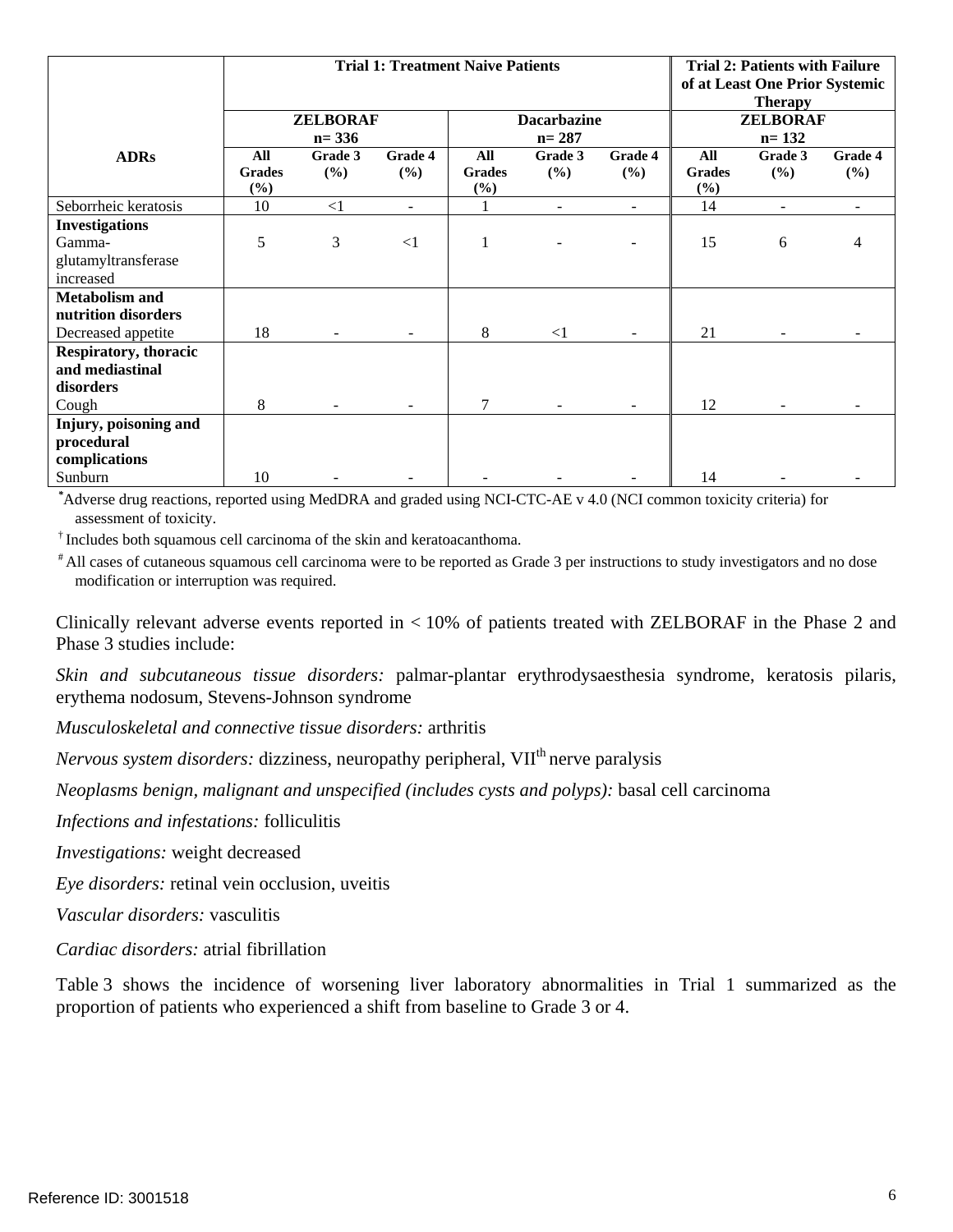<span id="page-6-1"></span><span id="page-6-0"></span>

| Table 3 Change From Baseline to Grade 3/4 Liver Laboratory Abnormalities* |  |
|---------------------------------------------------------------------------|--|
|---------------------------------------------------------------------------|--|

|                      | <b>Change From Baseline to Grade 3/4</b> |                     |  |  |
|----------------------|------------------------------------------|---------------------|--|--|
| <b>Parameter</b>     | <b>ZELBORAF</b> $(\% )$                  | Dacarbazine $(\% )$ |  |  |
| <b>GGT</b>           |                                          | 8.6                 |  |  |
| <b>AST</b>           | 0.9 <sup>°</sup>                         | 0.4                 |  |  |
| <b>ALT</b>           | 2.8                                      |                     |  |  |
| Alkaline phosphatase | 2.9                                      | 0.4                 |  |  |
| Bilirubin            |                                          |                     |  |  |

\* For ALT, alkaline phosphatase and bilirubin, there were no patients with a change to grade 4 in either treatment arm.

#### **7 DRUG INTERACTIONS**

#### **7.1 Effects of Vemurafenib on Drug Metabolizing Enzymes**

Results from an *in vivo* drug-drug interaction study in patients with cancer demonstrated that vemurafenib is a moderate CYP1A2 inhibitor, a weak CYP2D6 inhibitor and a CYP3A4 inducer *[see Clinical Pharmacology ([12.3](#page-8-0))].* 

Coadministration of vemurafenib increased the AUC of caffeine (CYP1A2 substrate) 2.6-fold and increased the AUC of dextromethorphan (CYP2D6 substrate) by 47%, while it decreased the AUC of midazolam (CYP3A4 substrate) by 39% *[see Clinical Pharmacology [\(12.3](#page-8-0))].* Concomitant use of ZELBORAF with agents with narrow therapeutic windows that are metabolized by CYP1A2, CYP2D6 and CYP3A4 is not recommended as ZELBORAF may alter their concentrations. If coadministration cannot be avoided, exercise caution and consider a dose reduction of the concomitant CYP1A2 and CYP2D6 substrate drug.

Coadministration of vemurafenib resulted in an 18% increase in AUC of S-warfarin (CYP2C9 substrate) *[see Clinical Pharmacology ([12.3\)](#page-8-0)].* Exercise caution and consider additional INR monitoring when ZELBORAF is used concomitantly with warfarin.

#### **7.2 Drugs that Inhibit or Induce CYP3A4**

Based on *in vitro* data, vemurafenib is a substrate of CYP3A4, and therefore, concomitant administration of strong CYP3A4 inhibitors or inducers may alter vemurafenib concentrations. Strong CYP3A4 inhibitors (e.g., ketoconazole, itraconazole, clarithromycin, atazanavir, nefazodone, saquinavir, telithromycin, ritonavir, indinavir, nelfinavir, voriconazole) and inducers (e.g., phenytoin, carbamazepine, rifampin, rifabutin, rifapentine, phenobarbital) should be used with caution when coadministered with ZELBORAF.

#### **8 USE IN SPECIFIC POPULATIONS**

## **8.1 Pregnancy**

Pregnancy Category D *[see Warnings and Precautions [\(5.9\)](#page-3-0)]*.

ZELBORAF may cause fetal harm when administered to a pregnant woman based on its mechanism of action.

Vemurafenib revealed no evidence of teratogenicity in rat embryo/fetuses at doses up to 250 mg/kg/day (approximately 1.3 times the human clinical exposure based on AUC) or rabbit embryo/fetuses at doses up to 450 mg/kg/day (approximately 0.6 times the human clinical exposure based on AUC). Fetal drug levels were 3 5% of maternal levels, indicating that vemurafenib has the potential to be transmitted from the mother to the developing fetus. There are no adequate and well controlled studies in pregnant women. Women of childbearing potential and men should be advised to use appropriate contraceptive measures during ZELBORAF therapy and for at least 2 months after discontinuation of ZELBORAF. If this drug is used during pregnancy or if the patient becomes pregnant while taking this drug, the patient should be apprised of the potential hazard to a fetus.

#### **8.3 Nursing Mothers**

It is not known whether vemurafenib is excreted in human milk. Because many drugs are excreted in human milk and because of the potential for serious adverse reactions from ZELBORAF in nursing infants, a decision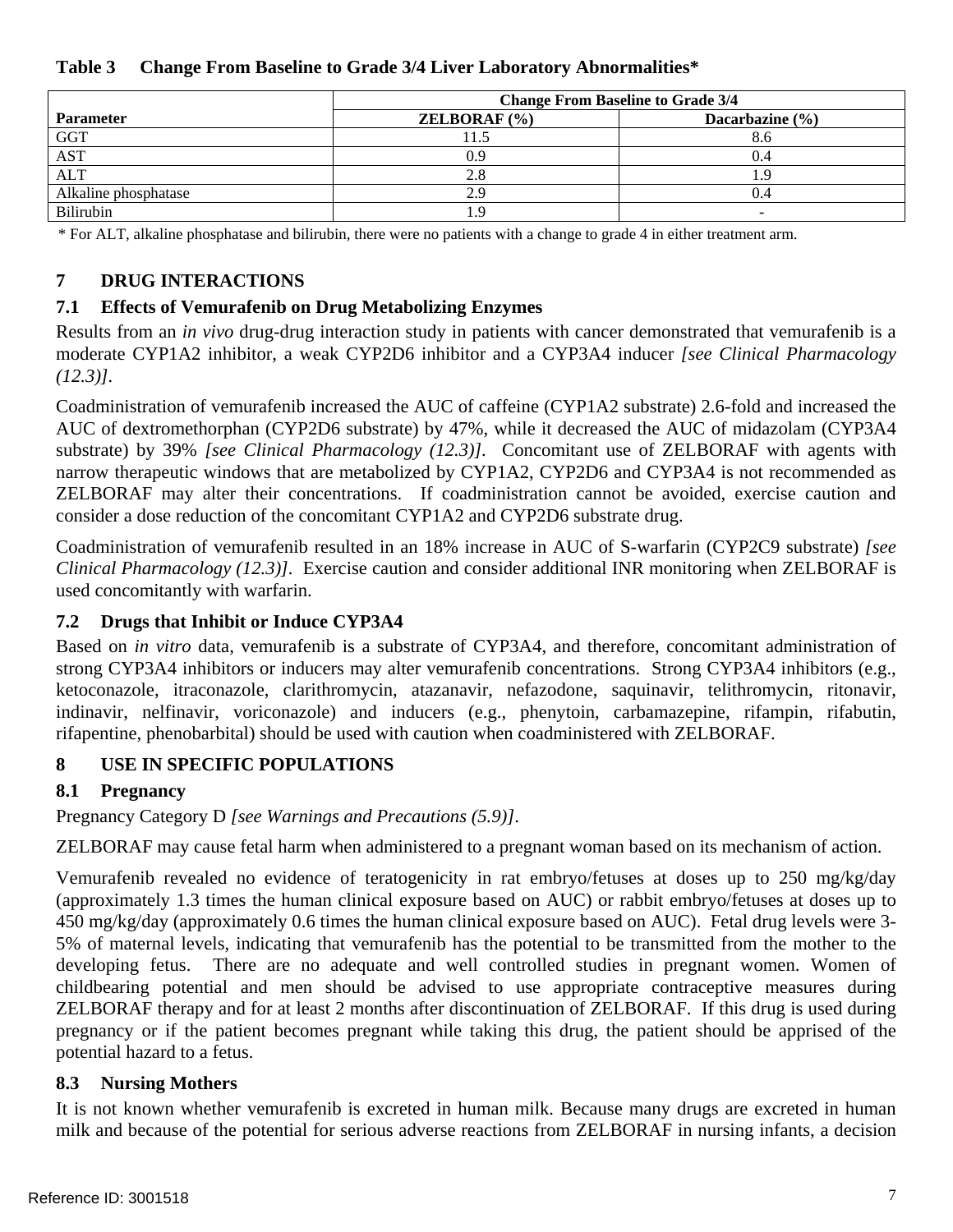<span id="page-7-0"></span>should be made whether to discontinue nursing or to discontinue the drug, taking into account the importance of the drug to the mother.

## **8.4 Pediatric Use**

Safety and efficacy in pediatric patients below the age of 18 have not been established.

## **8.5 Geriatric Use**

Ninety-four (28%) of 336 patients with unresectable or metastatic melanoma treated with ZELBORAF in Trial 1 were ≥ 65 years. Elderly patients (≥ 65 years) may be more likely to experience some adverse reactions, including cutaneous squamous cell carcinoma, nausea, decreased appetite, peripheral edema, keratoacanthoma and atrial fibrillation. The effects of ZELBORAF on overall survival, progression-free survival and best overall response rate were similar in the elderly as compared to younger patients.

## **8.6 Gender**

The Grade 3 adverse events reported more frequently in females than males were rash, arthralgia, photosensitivity and increased creatinine. The Grade 3 adverse events reported more frequently in males than females were keratoacanthoma, increased alkaline phosphatase and increased total bilirubin.

## **8.7 Hepatic Impairment**

No adjustment to the starting dose is needed for patients with pre-existing mild and moderate hepatic impairment. In the population pharmacokinetic analysis using data from clinical trials in patients with metastatic melanoma, pre-existing mild and moderate hepatic impairment did not influence the apparent clearance of vemurafenib. Clinical and pharmacokinetic data from only three patients with pre-existing severe hepatic impairment are available from clinical trials, and based on the limited data, the potential need for starting dose adjustment cannot be determined. ZELBORAF should be used with caution in patients with preexisting severe hepatic impairment *[see Clinical Pharmacology ([12.3\)](#page-8-0)].* 

## **8.8 Renal Impairment**

No adjustment to the starting dose is needed for patients with pre-existing mild and moderate renal impairment. In the population pharmacokinetic analysis using data from clinical trials in patients with metastatic melanoma, pre-existing mild and moderate renal impairment did not influence the apparent clearance of vemurafenib. Clinical and pharmacokinetic data from one patient with pre-existing severe renal impairment are available from clinical trials, and based on the limited data, the potential need for starting dose adjustment cannot be determined. ZELBORAF should be used with caution in patients with pre-existing severe renal impairment *[see Clinical Pharmacology [\(12.3](#page-8-0))].* 

# **9 DRUG ABUSE AND DEPENDENCE**

No studies on the potential for ZELBORAF to cause dependence have been performed. However, there is no evidence from the available data that ZELBORAF treatment can result in dependence.

# **10 OVERDOSAGE**

There is no specific antidote for overdosage of ZELBORAF. Patients who develop adverse reactions should receive appropriate symptomatic treatment. In case of suspected overdose, ZELBORAF should be withheld and supportive care instituted.

## **11 DESCRIPTION**

ZELBORAF (vemurafenib) is a kinase inhibitor available as 240 mg tablets for oral use. Vemurafenib has the chemical name propane-1-sulfonic acid {3-[5-(4-chlorophenyl)-1H-pyrrolo[2,3-b]pyridine-3-carbonyl]-2,4 difluoro-phenyl}-amide. It has the molecular formula  $C_{23}H_{18}CIF_2N_3O_3S$  and a molecular weight of 489.9. Vemurafenib has the following chemical structure: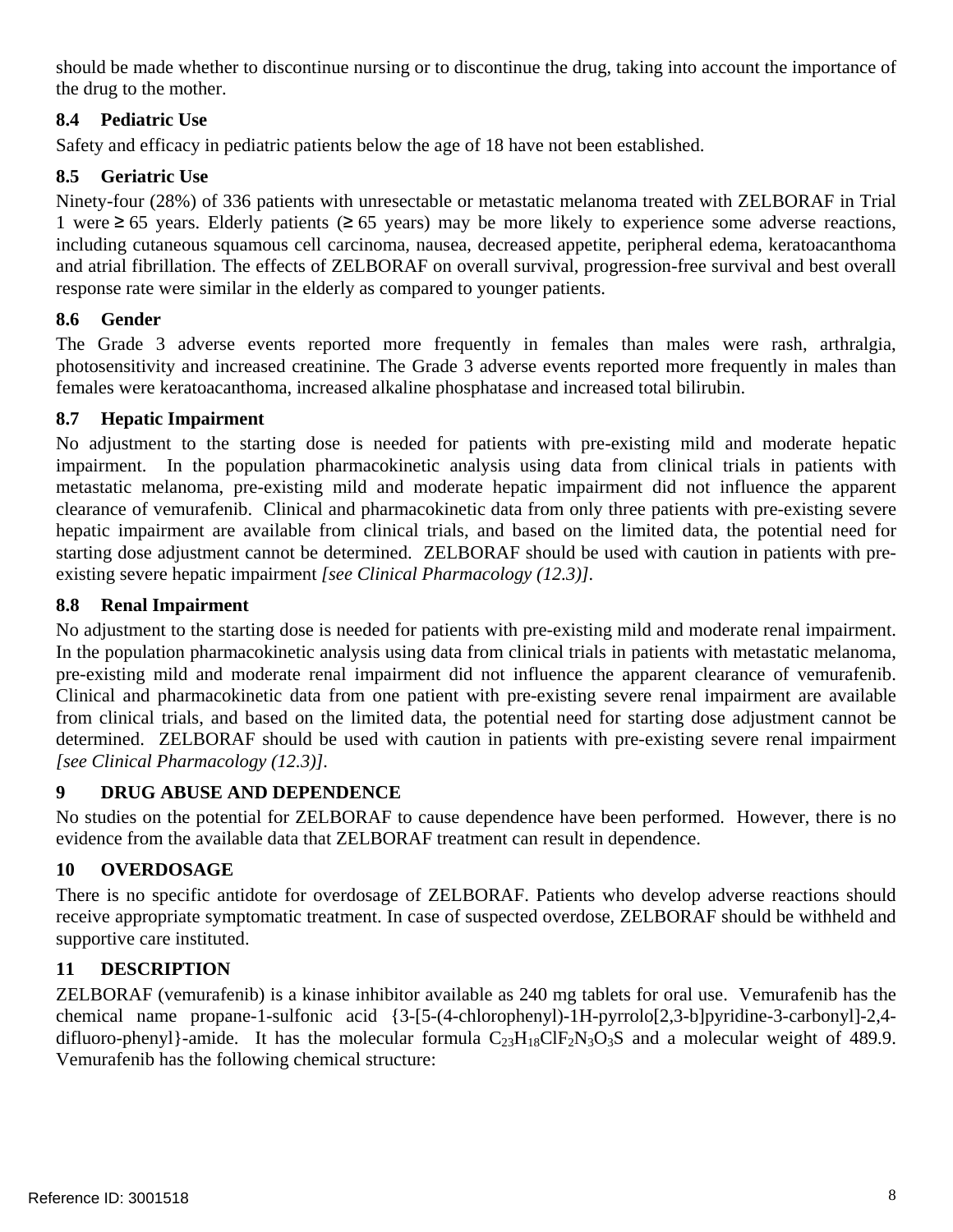

<span id="page-8-0"></span>Vemurafenib is a white to off-white crystalline solid. It is practically insoluble in aqueous media.

Tablets of ZELBORAF are for oral administration. Each tablet contains 240 mg of vemurafenib.

The inactive ingredients of ZELBORAF are: **Tablet Core:** hypromellose acetate succinate, croscarmellose sodium, colloidal silicon dioxide, magnesium stearate, and hydroxypropyl cellulose. **Coating:** pinkish white: poly(vinyl alcohol), titanium dioxide, polyethylene glycol 3350, talc, and iron oxide red.

## **12 CLINICAL PHARMACOLOGY**

#### **12.1 Mechanism of Action**

Vemurafenib is a low molecular weight, orally available, inhibitor of some mutated forms of BRAF serinethreonine kinase, including BRAFV600E. Vemurafenib also inhibits other kinases *in vitro* such as CRAF, ARAF, wild-type BRAF, SRMS, ACK1, MAP4K5 and FGR at similar concentrations. Some mutations in the BRAF gene including V600E result in constitutively activated BRAF proteins, which can cause cell proliferation in the absence of growth factors that would normally be required for proliferation. Vemurafenib has anti-tumor effects in cellular and animal models of melanomas with mutated BRAFV600E.

#### **12.3 Pharmacokinetics**

The pharmacokinetics of vemurafenib were determined in patients with BRAF mutation-positive metastatic melanoma following 15 days of dosing at 960 mg twice daily with dosing approximately 12 hours apart. The population pharmacokinetic analysis pooled data from 458 patients. A one-compartment disposition model with first-order absorption and first-order elimination adequately describes the vemurafenib concentration-time profile. At steady state, vemurafenib exhibits linear pharmacokinetics within the 240 mg to 960 mg dose range.

#### *Absorption*

The bioavailability of vemurafenib has not been determined. Following oral administration of vemurafenib at 960 mg twice daily for 15 days to patients with metastatic melanoma, the median  $T_{\text{max}}$  was approximately 3 hours.

Following 15 days of dosing at 960 mg twice daily, the mean ( $\pm$  SD) C<sub>max</sub> and AUC<sub>0-12</sub> were 62 µg/mL  $\pm$  17 and 601  $\pm$  170  $\mu$ g\*h/mL, respectively. The median accumulation ratio estimate from the population pharmacokinetic analysis for the twice daily regimen is 7.36, with steady state achieved at approximately 15 to 22 days following dosing at 960 mg twice daily. At steady state, the mean vemurafenib exposure in plasma is stable (concentrations before and 2-4 hours after the morning dose) as indicated by the mean ratio of 1.13.

The potential effect of food on vemurafenib absorption has not been studied. In clinical trials, vemurafenib was administered without regard to food.

#### *Distribution*

Vemurafenib is highly bound (> 99%) to human albumin and alpha-1 acid glycoprotein plasma proteins. The population apparent volume of distribution for vemurafenib in metastatic melanoma patients is estimated to be 106 L (with 66% inter-patient variability).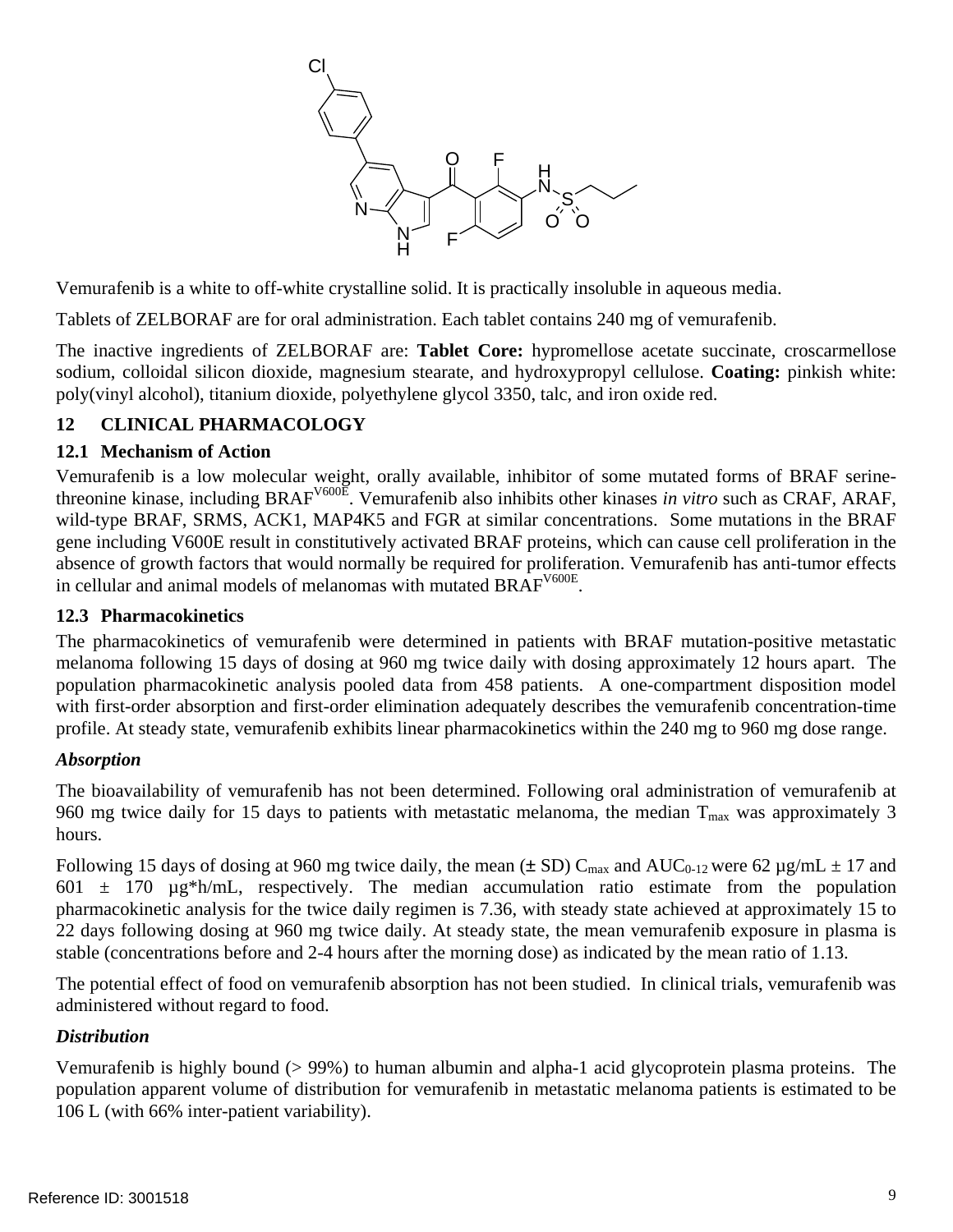## *Metabolism*

Following oral administration of  ${}^{14}$ C-vemurafenib 960 mg in the tablet formulation, plasma samples were analyzed over 48 hours for vemurafenib and its metabolites. Mean data showed that vemurafenib and its metabolites represented 95% and 5% of the components in plasma, respectively.

## *Elimination*

Following oral administration of  $^{14}$ C-vemurafenib 960 mg in the tablet formulation, approximately 94% of the radioactive dose was recovered in feces and approximately 1% was recovered in the urine. The population apparent clearance of vemurafenib in patients with metastatic melanoma is estimated to be 31 L/day (with 32% inter-patient variability). The median of the individual elimination half-life estimates for vemurafenib is 57 hours (the 5th and 95th percentile range is 30 to 120 hours).

## *Pharmacokinetics in Special Populations*

Hepatic Impairment: The pharmacokinetics of vemurafenib were examined in patients with metastatic melanoma enrolled in the clinical trials with normal hepatic function (n=158, total bilirubin  $\leq$  ULN) and preexisting mild (n=58, total bilirubin 1.0-1.5 x ULN), moderate (n=27, total bilirubin 1.5-3 x ULN), or severe  $(n=3, \text{ total bilirubin} > 3 \text{ x ULN})$  hepatic impairment. Patients received vemurafenib 960 mg orally twice daily. The apparent clearance of vemurafenib in patients with pre-existing mild and moderate hepatic impairment was similar to that in patients with normal hepatic function. The potential need for dose adjustment in patients with severe hepatic impairment cannot be determined as clinical and pharmacokinetic data were available for only three patients *[see Use in Specific Populations [\(8.7](#page-7-0))].* 

Renal Impairment: The pharmacokinetics of vemurafenib were examined in patients with metastatic melanoma enrolled in the clinical trials with normal renal function (CLcr  $\geq$  90 mL/min) and pre-existing mild (n=94, CLcr  $> 60$  to 89 mL/min), moderate (n=11, CLcr 30 to 59 mL/min) or severe (n=1, CLcr < 29 mL/min) renal impairment. Patients received vemurafenib 960 mg orally twice daily. The apparent clearance of vemurafenib in patients with pre-existing mild and moderate renal impairment was similar to that in patients with normal renal function. The potential need for dose adjustment in patients with severe renal impairment cannot be determined as clinical and pharmacokinetic data were available for only one patient *[see Use in Specific Populations ([8.8](#page-7-0))].* 

Age: Based on the population pharmacokinetic analysis, age has no statistically significant effect on vemurafenib pharmacokinetics.

Body Weight and Gender: Based on the population pharmacokinetic analysis, there was no clinically relevant effect of body weight or gender on vemurafenib pharmacokinetics.

Race: There are insufficient data to evaluate potential differences in the pharmacokinetics of vemurafenib by race.

Pediatrics: No studies have been conducted to investigate the pharmacokinetics of vemurafenib in children.

Drug Interactions: *In vitro* studies with human hepatic microsomes showed that vemurafenib is an inhibitor of CYP1A2, 2A6, 2C9, 2C19, 2D6, and 3A4/5, with  $IC_{50}$  values of 32.5, > 50, 5.9, 22.5, 33.2, and > 50 µM, respectively.

In an *in vivo* phenotypic cocktail drug-drug interaction study in patients with cancer, a single dose of the CYP probe substrate cocktail (for CYP1A2, 2D6, 3A4, 2C19 and 2C9) was administered before and concomitantly with vemurafenib (following 15 days of dosing at 960 mg twice daily). Coadministration of vemurafenib increased the AUC of caffeine (CYP1A2 substrate) 2.6-fold and increased the  $C_{\text{max}}$  and AUC of dextromethorphan (CYP2D6 substrate) by 36% and 47%, respectively, while it decreased the  $C_{\text{max}}$  and AUC of midazolam (CYP3A4 substrate) by 35% and 39%, respectively. Coadministration of vemurafenib increased the AUC of S-warfarin (CYP2C9 substrate) by 18%. Coadministration of vemurafenib did not change the systemic exposure to omeprazole (CYP2C19 substrate) *[see Drug Interactions [\(7.1](#page-6-0))].*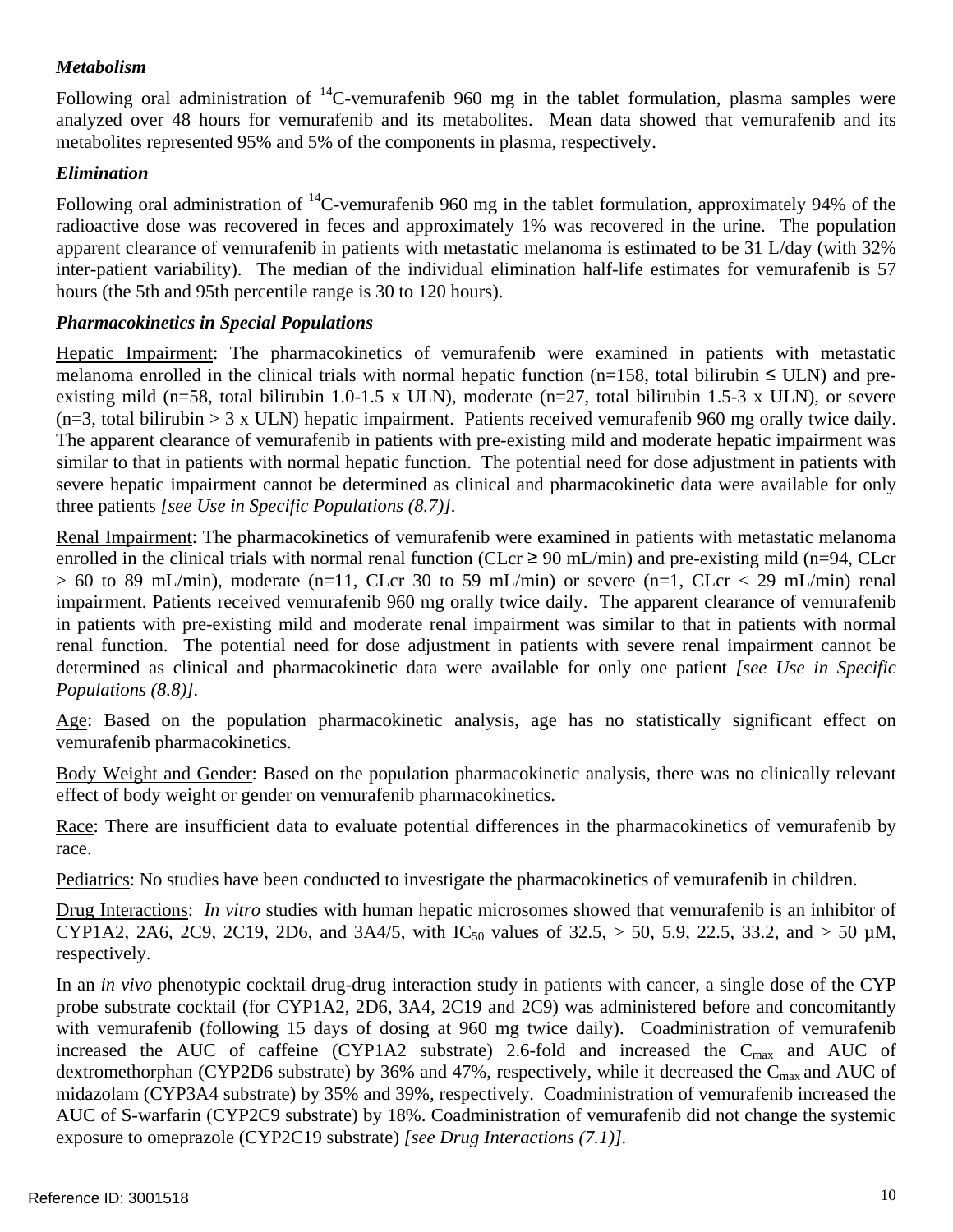<span id="page-10-0"></span>*In vitro* studies have demonstrated that vemurafenib is both a substrate and an inhibitor of the efflux transporter P-glycoprotein (P-gp).

*In vitro* studies with human hepatic microsomes showed that vemurafenib is a CYP3A4 substrate. The effect of strong CYP3A4 inhibitors or strong CYP3A4 inducers on the concentrations of vemurafenib has not been evaluated *in vivo [see Drug Interactions ([7.2\)](#page-6-0)].* 

## **12.4 QT Prolongation**

The effect of vemurafenib 960 mg administered twice daily on QTc interval was evaluated in a multi-center, open-label, single-arm study in 132 patients with BRAF V600E mutation-positive metastatic melanoma. No large changes in mean QTc interval (i.e., >20 ms) from baseline were detected in the trial. Vemurafenib is associated with concentration-dependent QTc interval prolongation. In the first month of treatment, the largest mean change from baseline of 12.8 ms (upper boundary of the 2-sided 90% confidence interval of 14.9 ms) was observed at 2 hours post-dose on Day 15. In the first 6 months of treatment, the largest observed mean change from baseline of 15.1 ms (upper boundary of the 2-sided 90% confidence interval of 17.7 ms) was detected at a pre-dose time point.

# **13 NONCLINICAL TOXICOLOGY**

## **13.1 Carcinogenesis, Mutagenesis, Impairment of Fertility**

There have been no formal studies conducted assessing the carcinogenic potential of vemurafenib. ZELBORAF increased the development of cutaneous squamous cell carcinomas in patients in clinical trials.

Vemurafenib did not cause genetic damage when tested in *in vitro* assays (bacterial mutation [AMES Assay], human lymphocyte chromosome aberration) or in the *in vivo* rat bone marrow micronucleus test.

No specific studies with vemurafenib have been conducted in animals to evaluate the effect on fertility; nevertheless, no histopathological findings were noted in reproductive organs in males and females in repeatdose toxicology studies in rats at doses up to 450 mg/kg/day (approximately 0.6 and 1.6 times the human exposure based on AUC in males and females, respectively) and dogs at doses up to 450 mg/kg/day (approximately 0.3 times the human clinical exposure based on AUC in both males and females, respectively).

## **13.2 Animal Toxicology and/or Pharmacology**

Consistent with the increased incidence of cutaneous squamous cell carcinomas in patients treated with vemurafenib, the treatment of mice implanted with human cuSCC cells with vemurafenib caused a dose dependent acceleration of the growth of the implanted tumors.

# **14 CLINICAL STUDIES**

# *Treatment Naive Patients*

The efficacy and safety of ZELBORAF in patients with treatment naive, BRAF<sup>V600E</sup> mutation-positive unresectable or metastatic melanoma as detected by the cobas<sup>®</sup> 4800 BRAF V600 Mutation Test were assessed in an international, randomized, open-label trial (Trial 1). The trial enrolled 675 patients; 337 were allocated to receive ZELBORAF 960 mg by mouth twice daily and 338 to receive dacarbazine 1000 mg/m<sup>2</sup> intravenously on Day 1 every 3 weeks. Randomization was stratified according to disease stage, lactate dehydrogenase (LDH), ECOG performance status and geographic region. Treatment continued until disease progression, unacceptable toxicity, and/or consent withdrawal. The major efficacy outcome measures of the trial were overall survival (OS) and investigator-assessed progression-free survival (PFS). Other outcome measures included confirmed investigator-assessed best overall response rate.

Baseline characteristics were balanced between treatment groups. Most patients were male (56%) and Caucasian (99%), the median age was 54 years (24% were  $\geq$  65 years), all patients had ECOG performance status of 0 or 1, and the majority of patients had metastatic disease (95%).

Efficacy results are summarized in [Table 4](#page-11-0) and [Figure 1.](#page-11-1)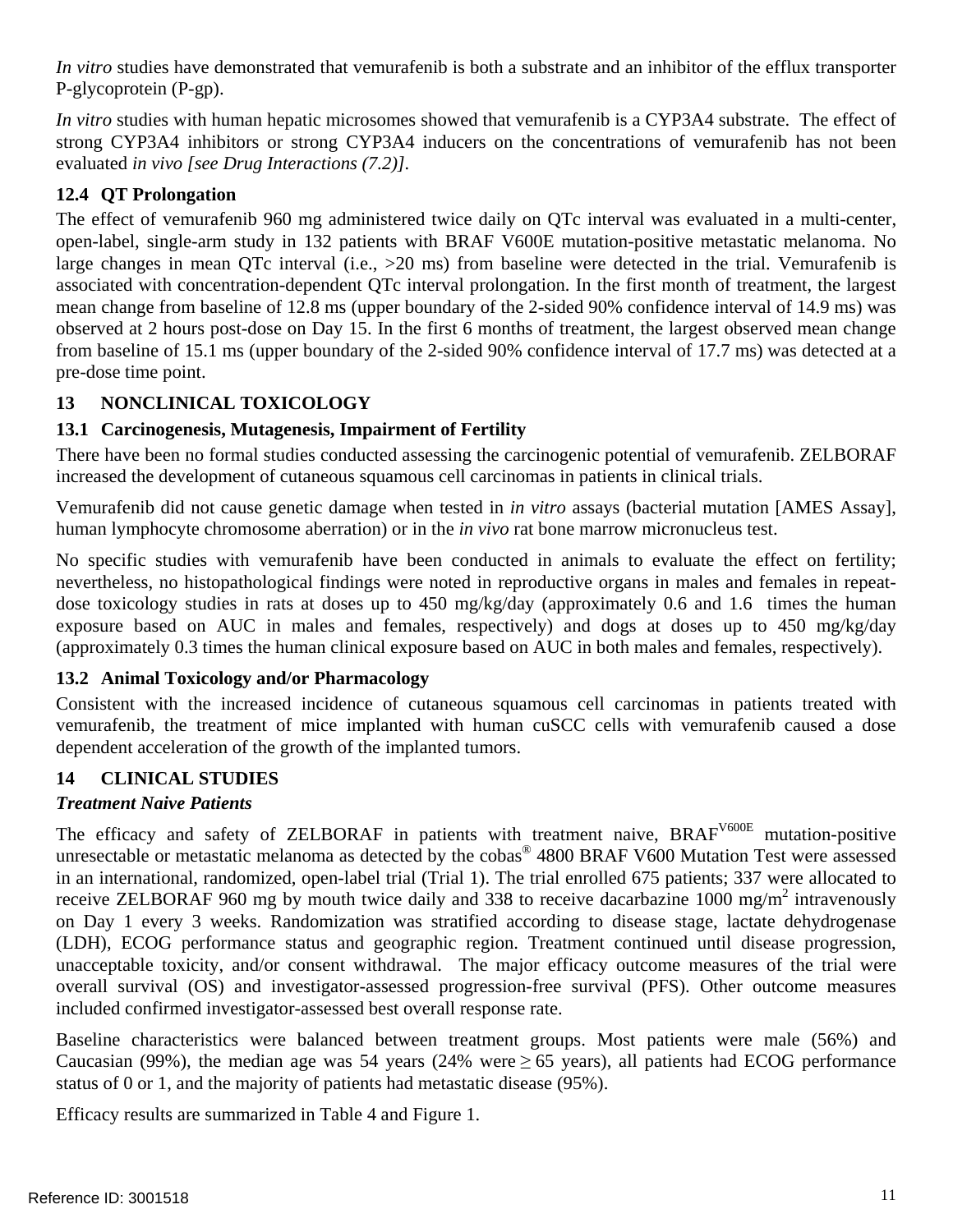## <span id="page-11-0"></span>Table 4 Efficacy of ZELBORAF in Treatment Naive Patients with BRAF<sup>V600E</sup> Mutation-Positive Melanoma<sup>a</sup>

|                                | <b>ZELBORAF</b><br>$(N=337)$ | <b>Dacarbazine</b><br>$(N=338)$ | p-value <sup>d</sup> |
|--------------------------------|------------------------------|---------------------------------|----------------------|
| <b>Overall Survival</b>        |                              |                                 |                      |
| Number of Deaths               | 78 (23%)                     | 121 (36%)                       |                      |
| Hazard Ratio                   | 0.44                         |                                 |                      |
| $(95\% \text{ CI})^{\text{b}}$ | (0.33, 0.59)                 |                                 | < 0.0001             |
| Median Survival (months)       | Not Reached                  | 7.9                             |                      |
| $(95\% \text{ CI})^c$          | (9.6, Not Reached)           | (7.3, 9.6)                      | -                    |
| Median Follow-up (months)      | 6.2                          | 4.5                             |                      |
| (range)                        | (0.4, 13.9)                  | $(\le 0.1, 11.7)$               |                      |
| Progression-free survival      |                              |                                 |                      |
| Hazard Ratio                   | 0.26                         |                                 |                      |
| $(95\% \text{ CI})^{\text{b}}$ | (0.20, 0.33)                 |                                 | < 0.0001             |
| Median PFS (months)            | 5.3                          | 1.6                             |                      |
| $(95\% \text{ CI})^{\circ}$    | (4.9, 6.6)                   | (1.6, 1.7)                      |                      |

<sup>a</sup> As detected by the cobas<sup>®</sup> 4800 BRAF V600 Mutation Test<br><sup>b</sup> Hegard ratio estimated using Cov model: a begand ratio of  $\leq$ 

 $<sup>b</sup>$  Hazard ratio estimated using Cox model; a hazard ratio of  $< 1$  favors ZELBORAF</sup>

c Kaplan-Meier estimate

<sup>d</sup> Unstratified log-rank test

#### <span id="page-11-1"></span>**Figure 1 Kaplan-Meier Curves of Overall Survival – Treatment Naive Patients**



The confirmed, investigator-assessed best overall response rate was 48.4% (95% CI: 41.6%, 55.2%) in the ZELBORAF arm compared to 5.5% (95% CI: 2.8%, 9.3%) in the dacarbazine arm. There were 2 complete responses (0.9%) and 104 partial responses (47.4%) in the ZELBORAF arm and all 12 responses were partial responses (5.5%) in the dacarbazine arm.

#### *Patients Who Received Prior Systemic Therapy*

A single-arm, multicenter, multinational trial (Trial 2) was conducted in 132 patients with BRAF<sup>V600E</sup> mutationpositive metastatic melanoma, as detected by the cobas® 4800 BRAF V600 Mutation Test, who had received at